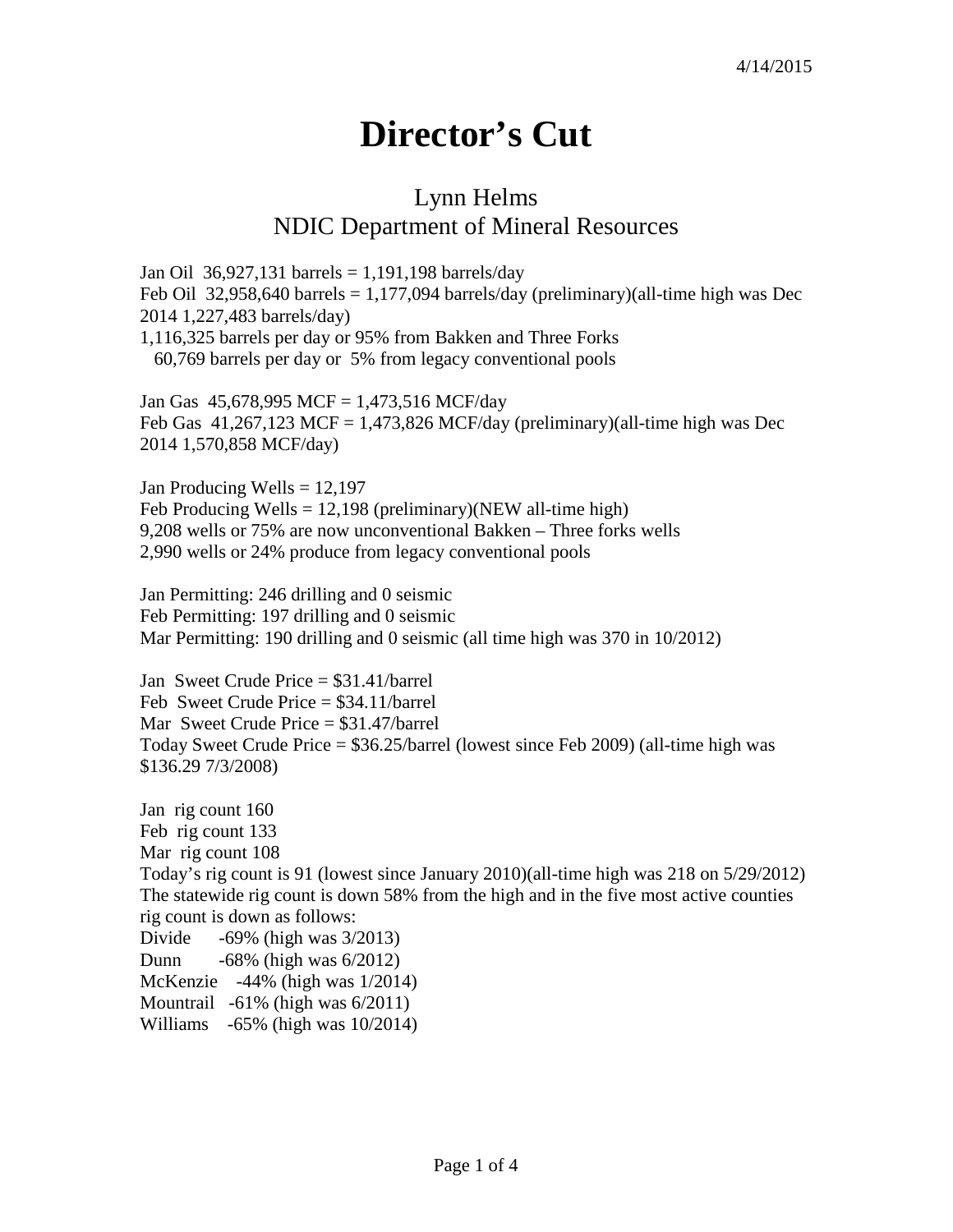Comments:

The drilling rig count dropped 27 from January to February, 25 more from February to March, and has since fallen 17 more from March to today. The number of well completions dropped from 63(final) in January to 42(preliminary) in February. Oil price is by far the biggest driver behind the slow-down, with operators reporting postponed completion work to avoid high initial oil production at very low prices and to achieve NDIC gas capture goals. There were no major precipitation events, 7 days with wind speeds in excess of 35 mph (too high for completion work), and 9 days with temperatures below -10F.

Over 99% of drilling now targets the Bakken and Three Forks formations.

At the end of February there were an estimated 900 wells waiting on completion services<sup>[1](#page-1-0)</sup>, an increase of 75. Comparing December, January, and February completions and production increases results in a requirement of 110-120 completions per month to maintain production near 1.2 million barrels per day.

Crude oil take away capacity depends on rail deliveries to coastal refineries to remain adequate.

Rig count in the Williston Basin has fallen rapidly. Utilization rate for rigs capable of 20,000+ feet is about 50%, and for shallow well rigs (7,000 feet or less) about 30%.

Drilling permit activity decreased significantly from January to February and slightly from February to March as operators positioned themselves for low price 2015 budget scenarios.

The number of rigs actively drilling on federal surface in the Dakota Prairie Grasslands is unchanged at 0.

Activity on the Fort Berthold Reservation is as follows 9 drilling rigs (2 on fee lands and 7 on trust lands) 343,811 barrels of oil per day (147,678 from trust lands & 196,133 from fee lands) 1,447 active wells (1,103 on trust lands & 344 on fee lands) 110 wells waiting on completion 414 approved drilling permits (281 on trust lands & 133 on fee lands) 1,921 additional potential future wells (1,165 on trust lands & 756 on fee lands)

<span id="page-1-0"></span> <sup>1</sup> Disclaimer: The number of completions is an estimate on the part of the director based on idle well count and a typical five year average. Neither the State of North Dakota, nor any agency officer, or employee of the State of North Dakota warrants the accuracy or reliability of this product and shall not be held responsible for any losses caused by this product. Portions of the information may be incorrect or out of date. Any person or entity that relies on any information obtained from this product does so at his or her own risk.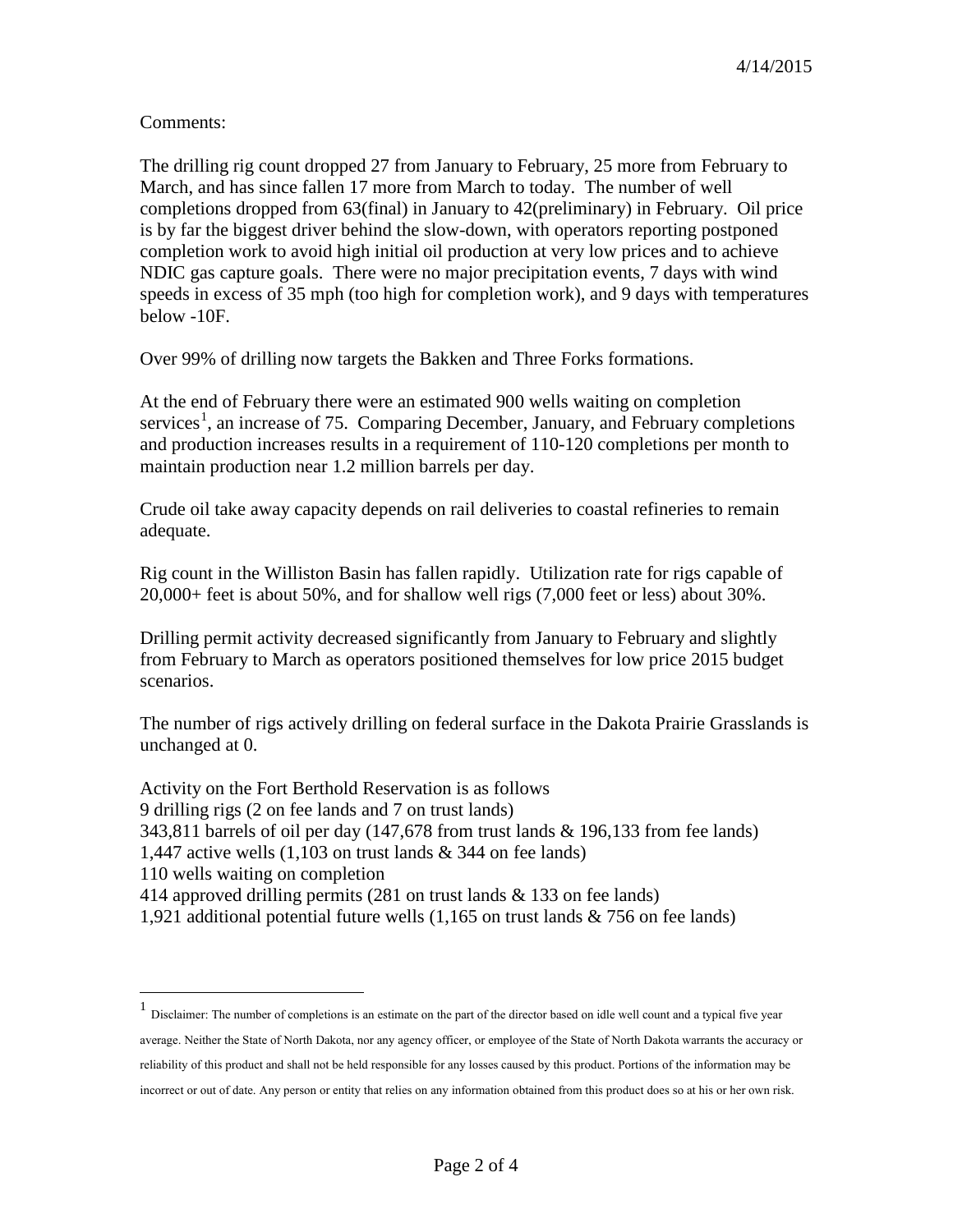Seismic activity is in the mid-winter slow down with 4 surveys active/recording, 2 remediating, 0 suspended, and 0 permitted. There are now 4 buried micro-seismic arrays in North Dakota for monitoring and optimizing hydraulic fracturing.

North Dakota leasing activity is limited to renewals and top leases in the Bakken - Three Forks area.

US natural gas storage is now 10.5% below the five-year average indicating higher prices in the future. North Dakota shallow gas exploration could be economic at future gas prices, but is not at the current price. As you are aware the exploration well in Emmons County is no longer on confidential status as of 12/23/14. The well has not been completed yet, but appears to contain 2 pay sections totaling about 80 feet thick with very good gas shows.

The price of natural gas delivered to Northern Border at Watford City is down \$0.12 to \$2.19/MCF. This results in a current oil to gas price ratio of 17 to 1. The percentage of gas flared decreased to 19%. The Tioga gas plant increased to 84% of full capacity, but expansion of gas gathering from south of Lake Sakakawea remains delayed. The February capture percentage was 81% with the daily volume of gas flared from January to February decreasing 43.7 MMCFD. The historical high flared percent was 36% in 09/2011.

Gas capture statistics are as follows: Statewide 81% Statewide Bakken 81% Non-FBIR Bakken 81% FBIR Bakken 83% Trust FBIR Bakken 83% Fee FBIR 82% October 2014 capture target =74% January 2015 capture target =77%

BLM revised final regulations for hydraulic fracturing on federal and Indian lands were published in the CFR on 3/26/15 so they will go into effect 6/26/15. North Dakota has intervened in the Wyoming legal challenge of the rules which seeks an injunction or temporary restraining order to prevent the rules going into effect until the case is settled.

The North Dakota Legislature is working to set up a council to address the following Clean Water Act, Safe Drinking Water Act, Clean Air Act, and Endangered Species Act issue through HB1432 and HR3009:

BLM has started the process of new venting and flaring regulations with input sessions in Denver, Albuquerque, Dickinson, and Washington, DC.

EPA published an advanced notice of proposed rule-making to seek comment on the information that should be reported or disclosed for hydraulic fracturing